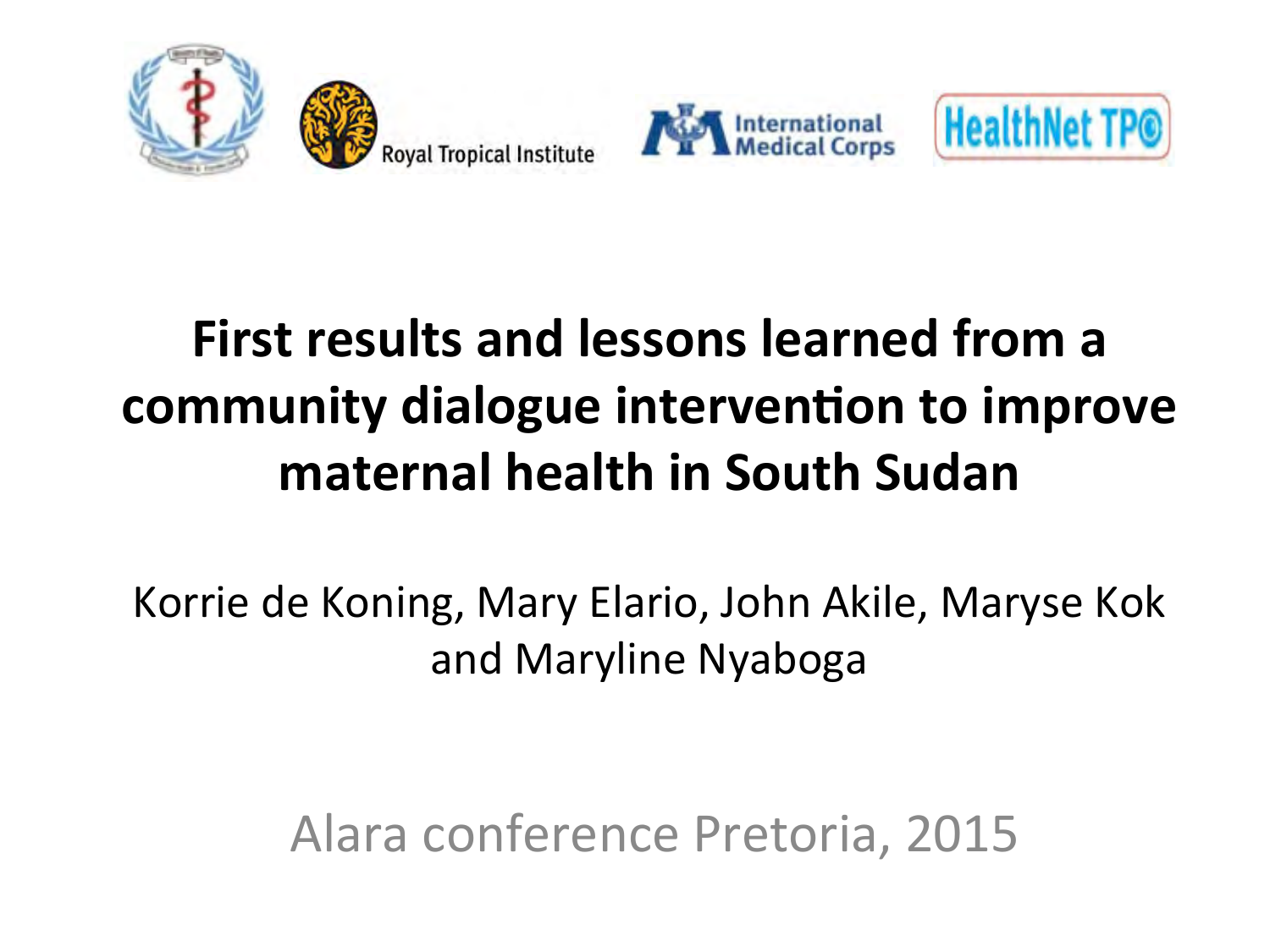#### Context

South Sudan – Northern and Western Bahr el Ghazal States 

Highest maternal mortality in the world (2056/100.000 live births)

Traditional, patriarchal society 

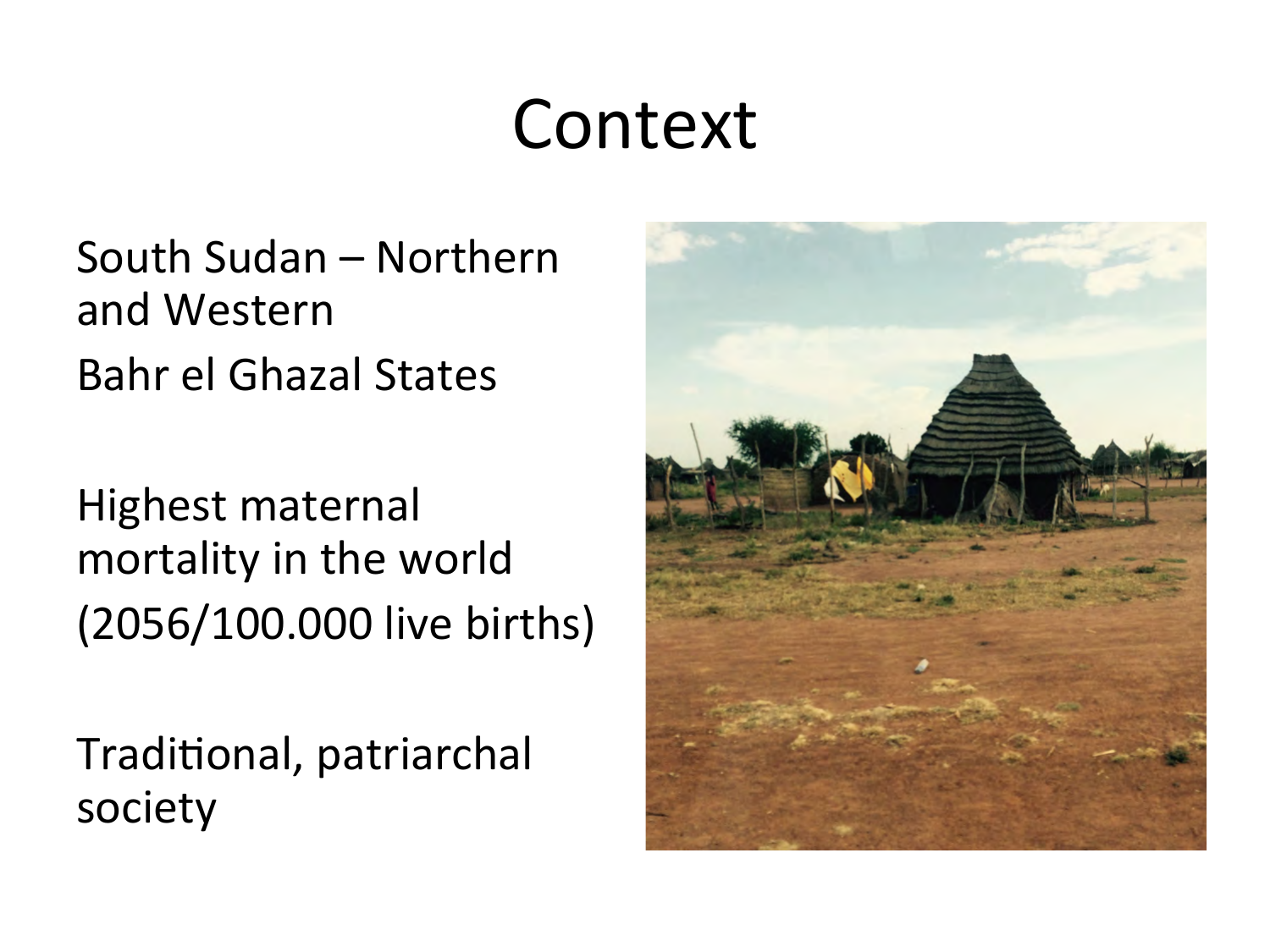# **Multi-faceted interventions**

Quality of service delivery:

- Upgrading facilities
- Capacity building health
- workers



- Community empowerment
- Action research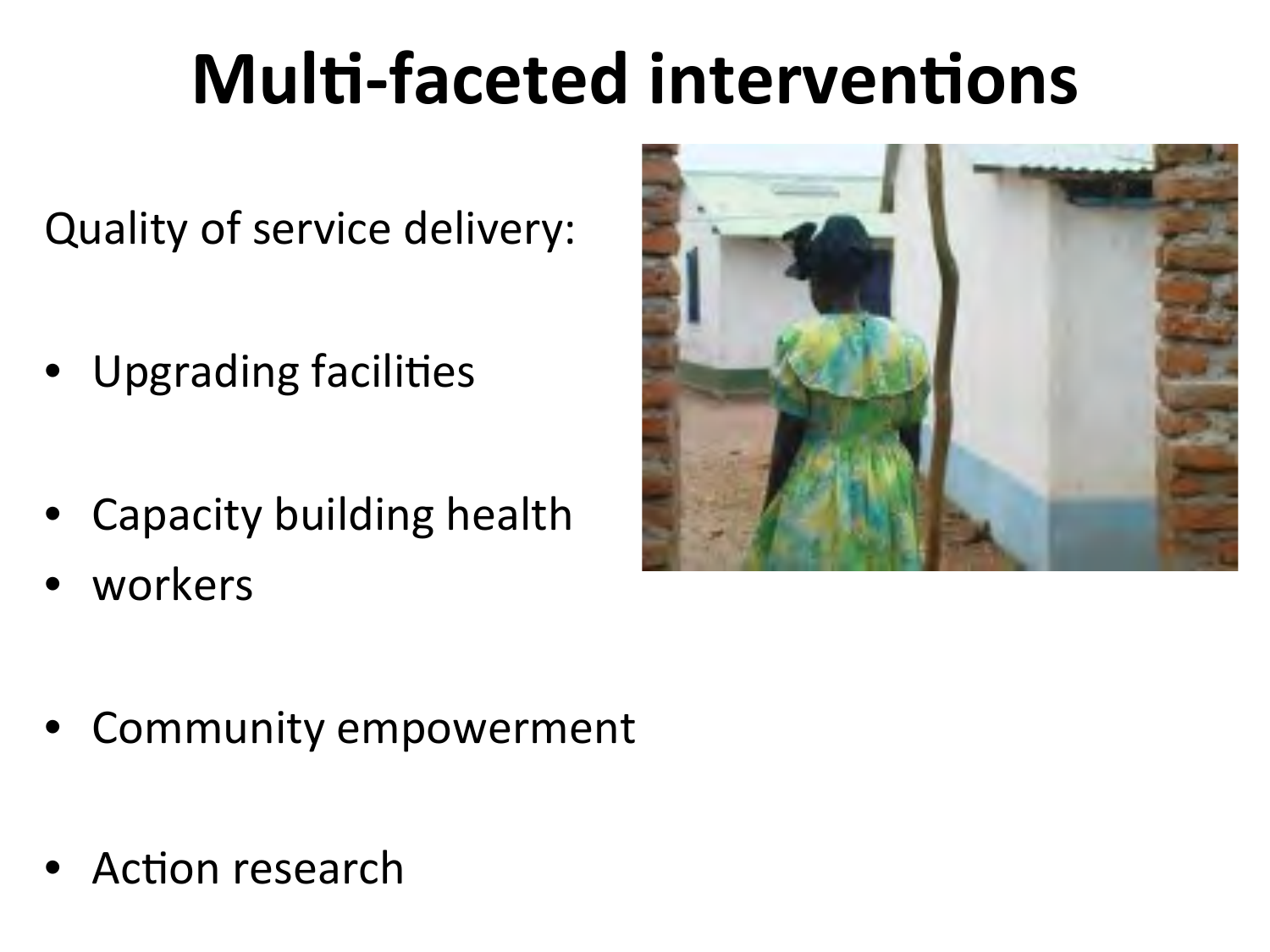### **Objectives**

Aim: Improve health-seeking behavior for maternal health Care:

Community action on: social and gender norms and relations.

**Traditional practices during** pregnancy and delivery

**Birth preparedness** 

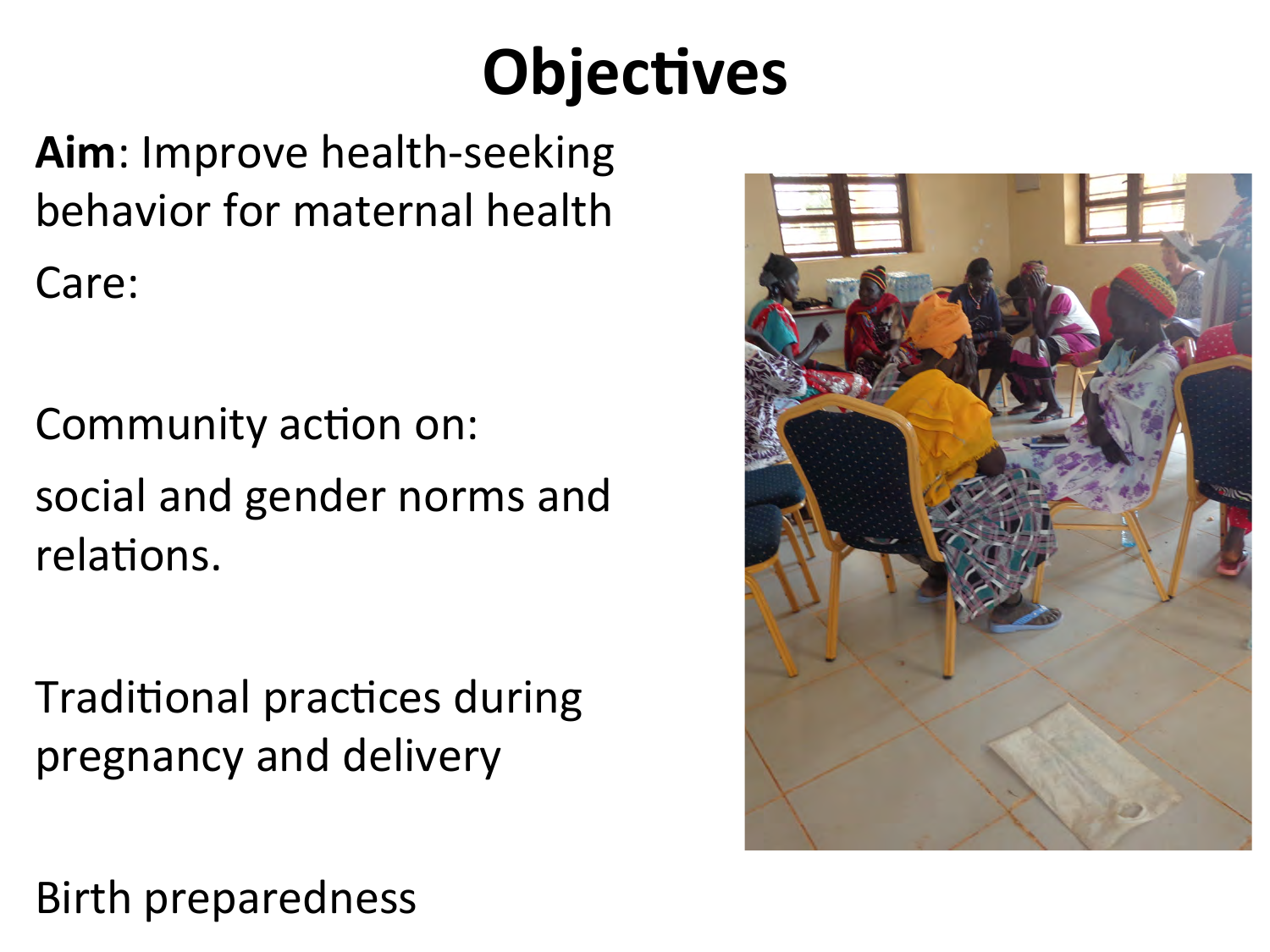## Activities

- 1. Stakeholder meetings
- 2. Lead facilitators (CPOs)
- 3. 4 community facilitators (CFs) and 40 community participants
- 4. Community baseline consultation
- 5. Five dialogue sessions and a community meeting



6. Follow up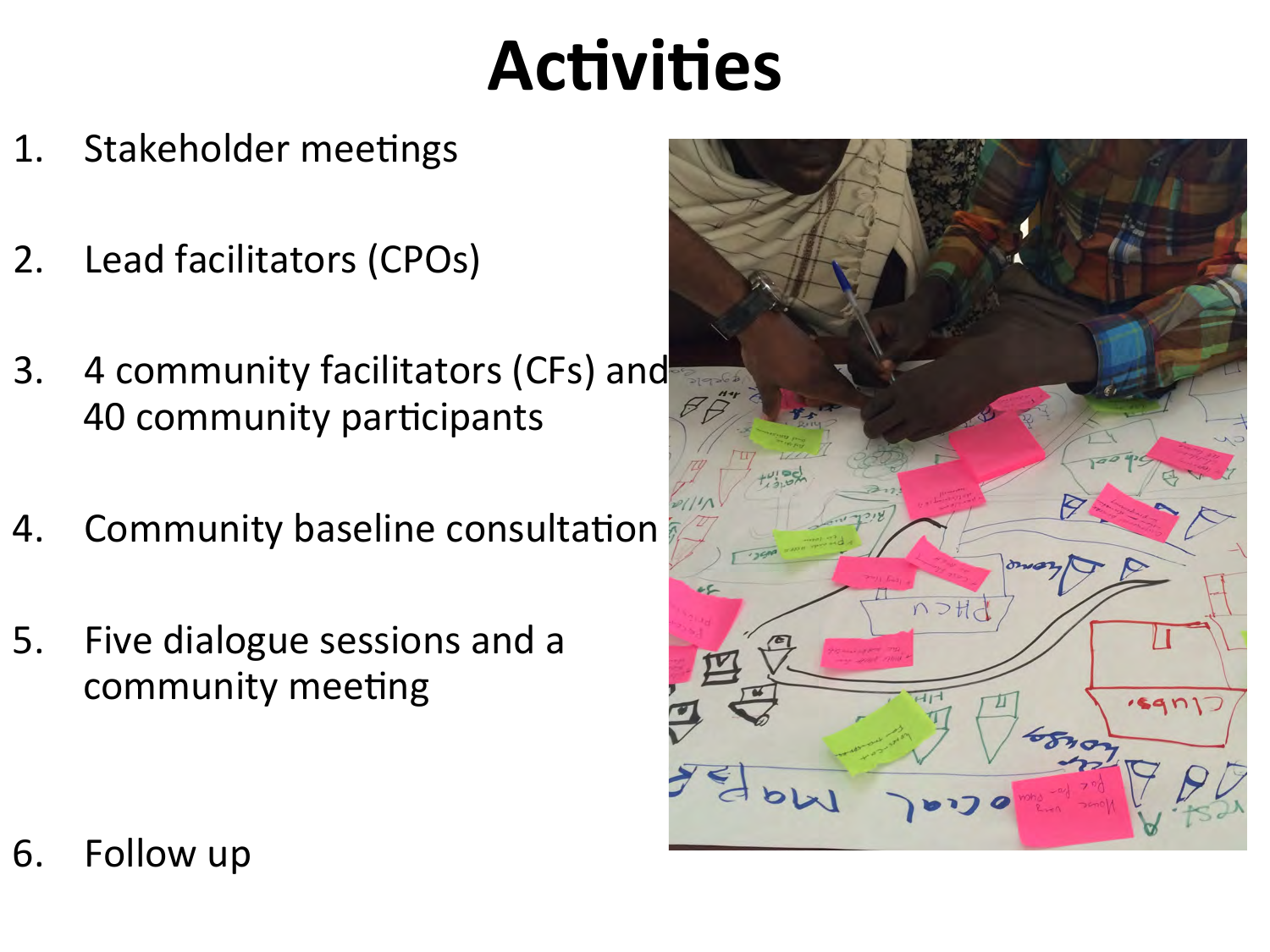# **Five dialogue sessions**

- Communication between generations and men and women
- Reflecting on the live cycles of women and men
- Learning about dangers during pregnancy and delivery
- Reflecting on barriers to access services
- Sharing pledges and agreeing on suggested changes

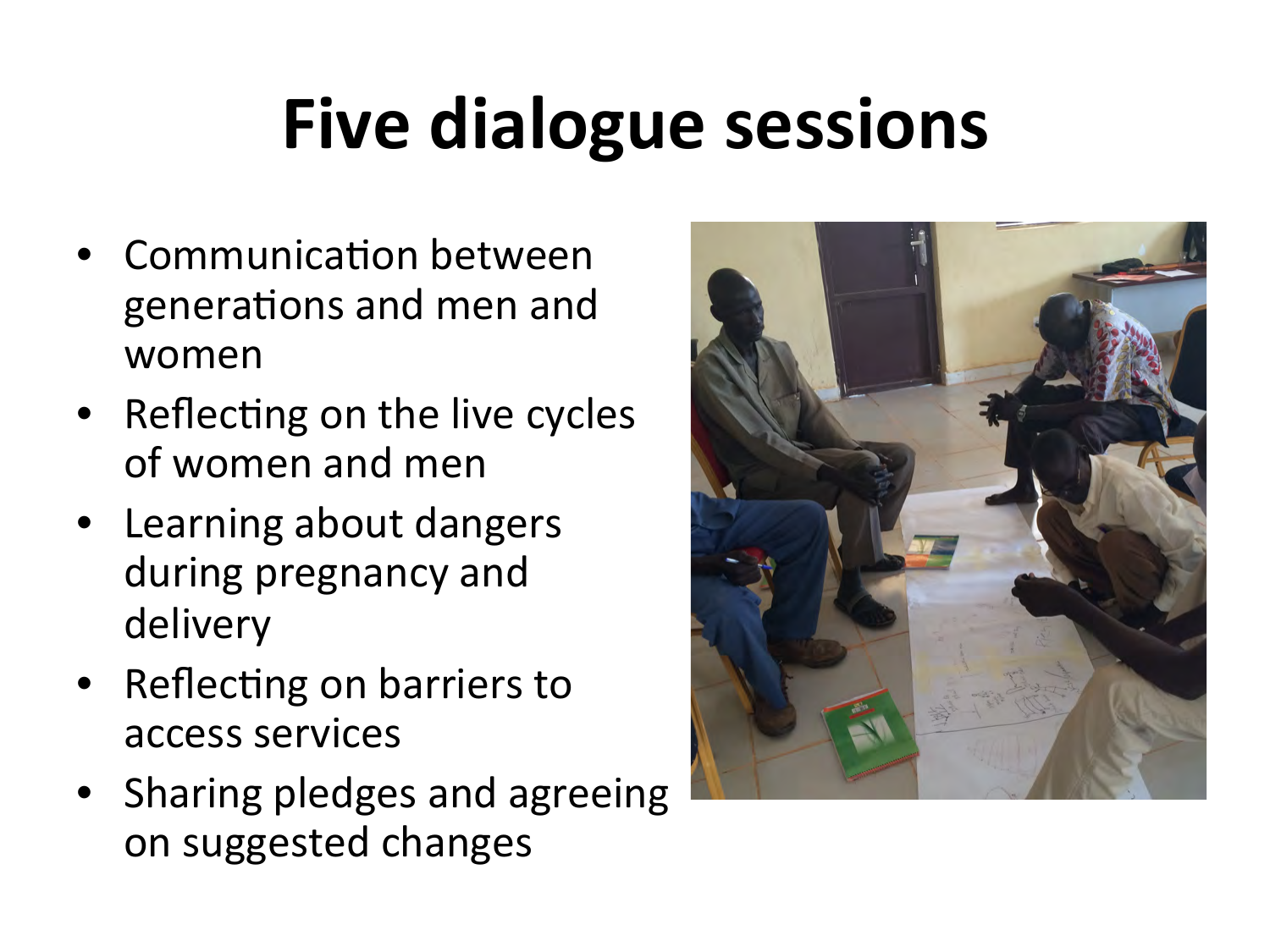# **Preliminary results**

So far implemented in 16 villages in two states.

Changes observed in both states:

- Communication between generations and sexes: increased respect, girls and women speaking in public.
- Pledges and actions on:
	- $-$  Girls education and early marriage
	- Use of contraceptives
	- $-$  Gender relations
	- $-$  Traditional practices around pregnancy and delivery
	- $-$  Responsibility of men and birth preparedness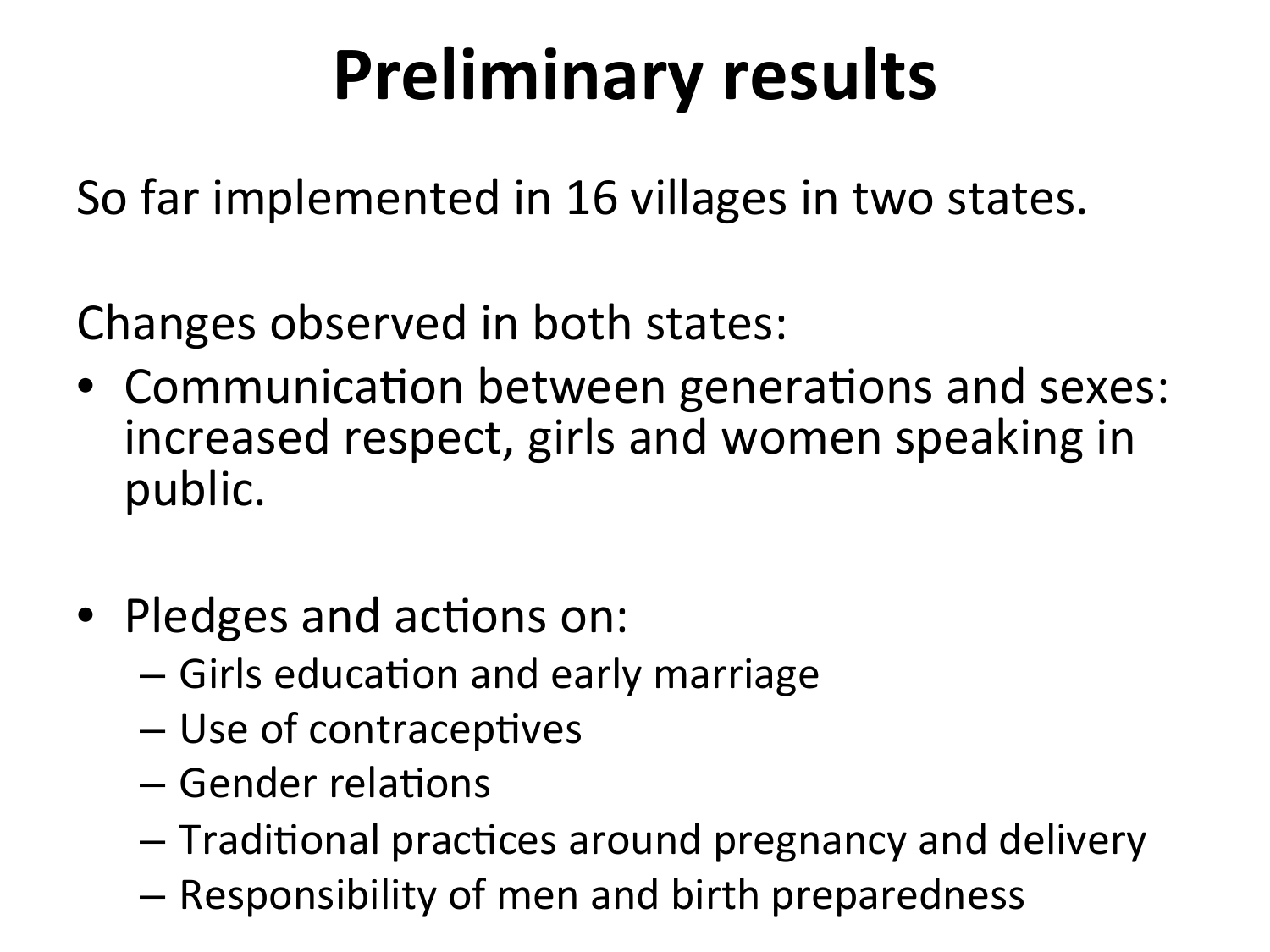

- Follow-up meeting in NBeG  $\bullet$
- Participant explaining about contraceptives for youth
- Confirmation of chief afterwards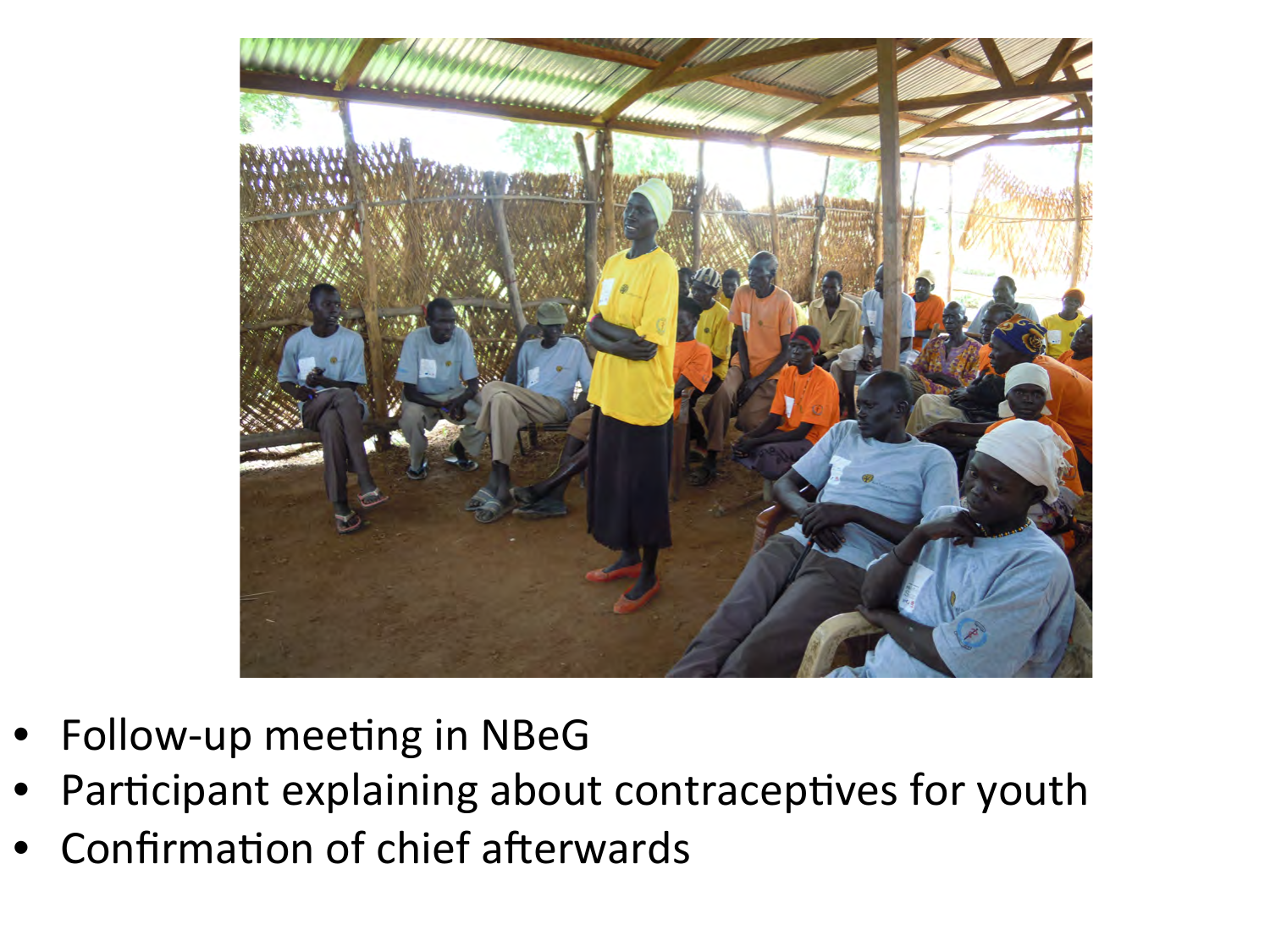#### **Similarities and differences in Northern and** Western Bahr el Ghazal: Nyamlel and Wau

- Different context: Wau diverse cultures and bigger influence of town; Nyamlel more remote and cow farming
- Making contraceptives available to young people was more acceptable in Wau
- Less opposition to use of birth spacing in Wau
- Support for birth preparedness and facility delivery was enhanced in both areas
- Community demand for health facility in remote areas was initiated in both areas.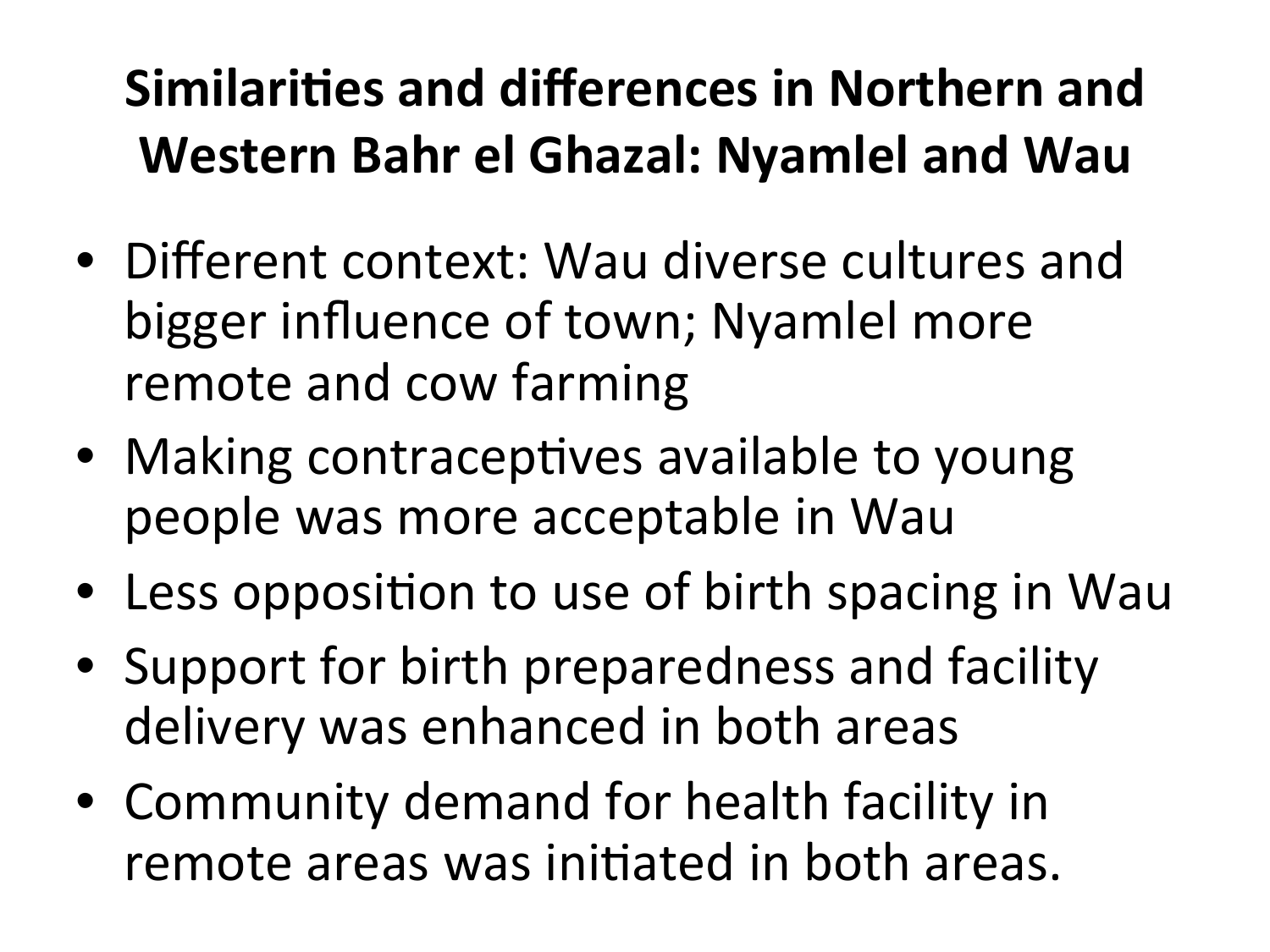### Lessons learned

The approach empowered women and youth and created ownership for change among older men.

SR rights supported by the government.

Selection of CF including young unmarried girls and potential to speak out in public.

Create ownership through stakeholder meetings and regular feedback by participants to the larger community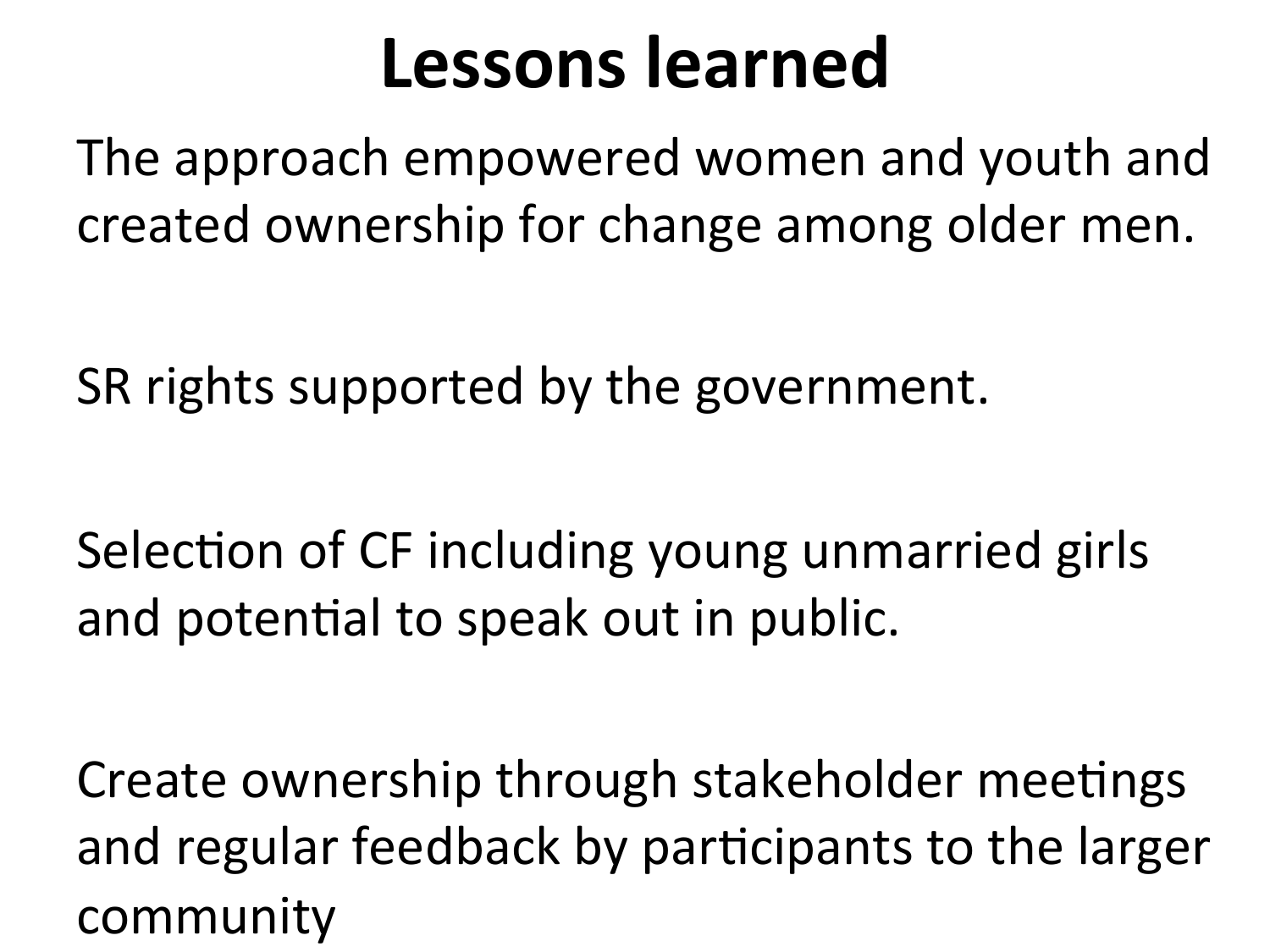## Lessons learned

Important to train facility Staff on youth friendly services, including contraceptives for the youth



7 days facilitators training is a minimum to introduce critical questioning and get away from giving messages.

Observations and feedback by trained supervisors is important to ensure quality